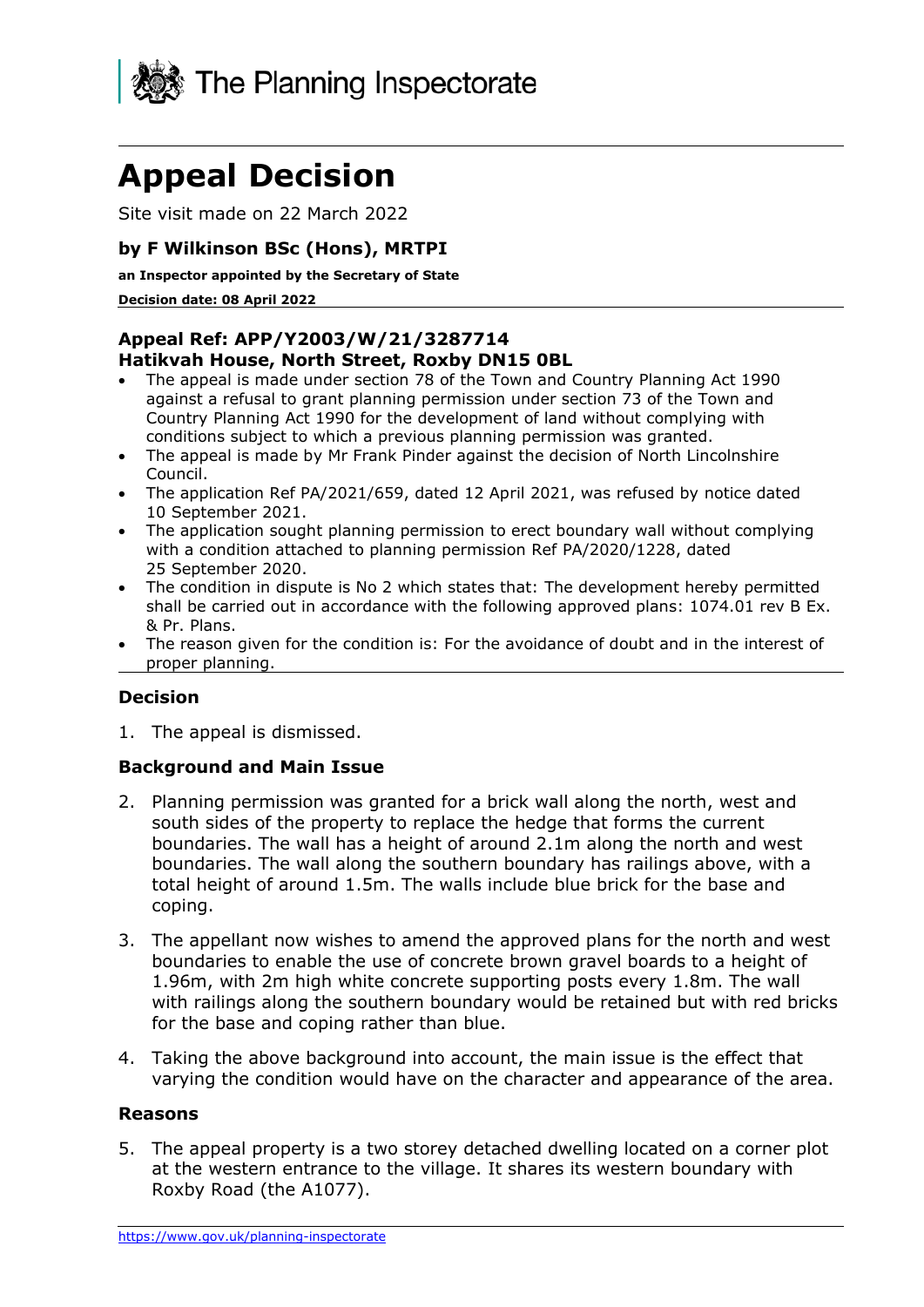- 6. The Council does not appear to have concerns regarding the proposed change to the wall on the southern boundary from blue base and coping bricks to red. I have no reason to take a different view. The focus of my decision is therefore the effect on the character and appearance of the area arising from the proposed structure along the western and northern boundaries, which would enclose the side and rear gardens of the property.
- 7. The boundary treatments fronting on to the streets in the vicinity of the property are varied although generally comprise hedging, relatively low walls, with a small number including railings above, and low fencing. Overall, the street scene has an open, verdant, and pleasant character and appearance.
- 8. The property is in a prominent location on the western edge of the village with fields to the north and west. The proposed structure would be clearly visible in views on the western and northern approaches to the village. It would also be visible from the bus stop opposite and from the one to the south although this would be at a much more acute angle.
- 9. Policy CS5 of the North Lincolnshire Local Development Framework Core Strategy adopted 2011 (the Core Strategy), and Policy DS1 of the North Lincolnshire Local Plan Including Policies for Minerals and Waste adopted 2003 (the Local Plan) expect a high standard of design in all developments. Accordingly, in locations such as that proposed, where the boundary features would be clearly visible within the area and prominent within the street scene, a certain quality of boundary treatment would be expected.
- 10. The principle of a more solid and permanent boundary treatment for the north and west sides of the property has been accepted with the permission granted for the wall. The brickwork and detailing of the wall would provide a reasonably high-quality boundary feature at the entrance to the village. However, the proposed structure, although being of a similar height to the wall, would not be of the same standard of design given its more rudimentary appearance. Rather than providing a positive edge to the village, which the existing hedge and permitted wall do, the proposed structure would detract from it. This would be exacerbated by the length of the proposed structure, in particular along the western boundary.
- 11. I acknowledge that the appellant has sought to minimise these effects through the choice of colour. However, this would not provide adequate mitigation for the harm identified.
- 12. Fences are not uncommon in the street scene. The appellant has drawn attention to the fence at a nearby property which he considers the proposal would harmonise with. The fences in the vicinity of the property that front on to the street, including the one identified by the appellant, are generally of a much lower height and shorter length than the proposed structure. They are not therefore a dominant feature in the street scene. Where there are taller or longer lengths of fencing, these are set back from the road or form discrete side boundary features. As such, they do not represent a direct comparison to the proposed structure, which would be located along prominent boundaries.
- 13. The proposal would significantly harm the character and appearance of the area. Accordingly, it would conflict with Policy CS5 of the Core Strategy and Policy DS1 of the Local Plan. Amongst other matters, these policies require all development to be well designed and appropriate for their context, that the